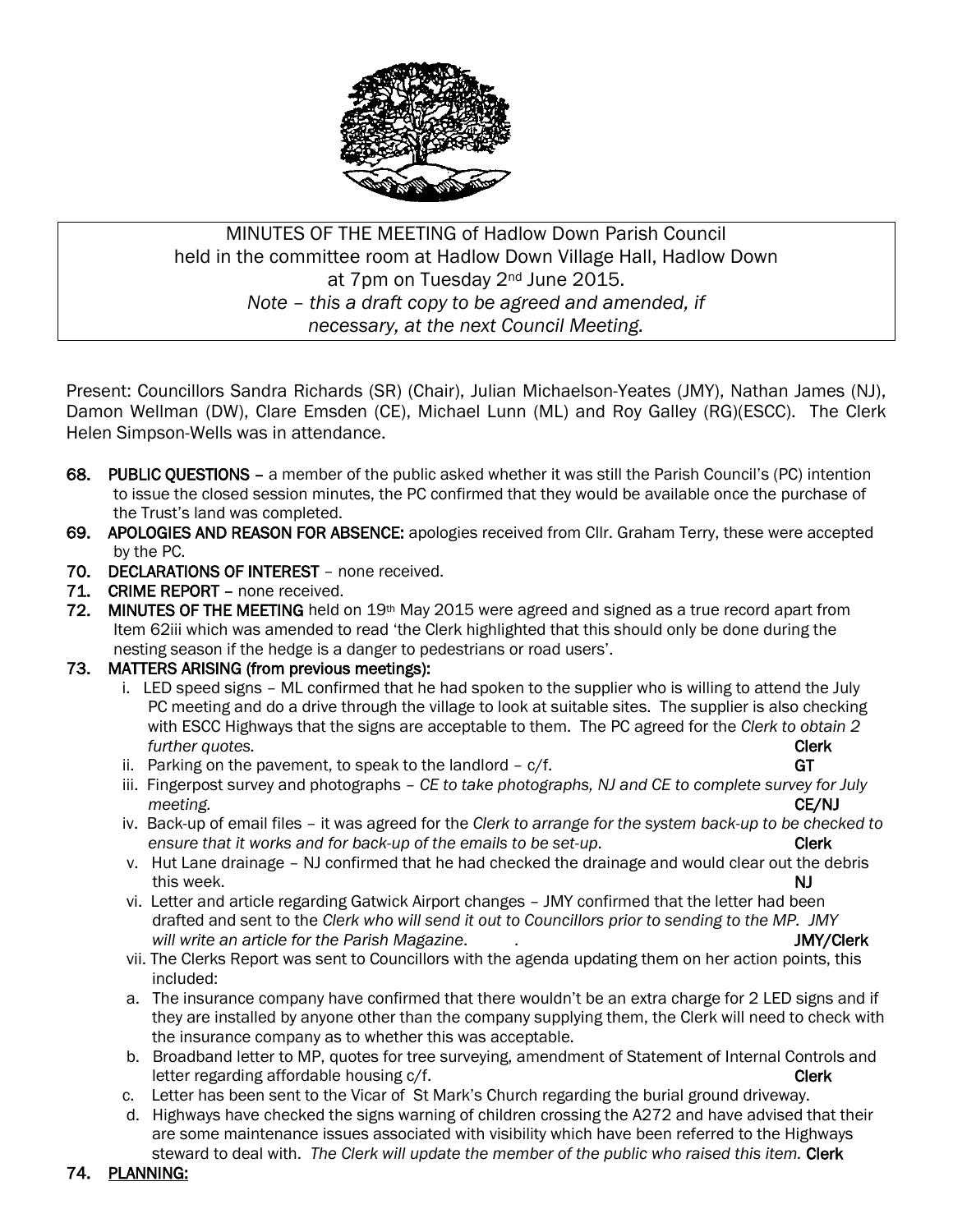#### a. PLANNING APPLICATIONS:

 i. WD/2015/0877/FR – LAND AT HADLOW OAST FARM, CURTAINS HILL TN22 4DU – Retrospective application for replacement field gate and improved access onto A272. – The Parish Council support the application and are pleased with the improved safety aspect being proposed in the application.  $(4/2)$ 

#### b. APPROVED PLANNING APPLICATIONS:

i. WD/2015/0389/F - OLD FORGE, MAIN ROAD - Proposed single-storey extension to rear of property

# c. PLANNING MATTERS:

 i. Five Badgers, Stonehurst Lane. The Clerk advised that she had contacted WDC planning enforcement and they have made a number of visits to the site and the matter is being dealt with in conjunction with their legal department. The occupiers and their planning agent are fully aware that they are in breach of planning controls. The Clerk has also reported the lighting and discharge from the washing machine to Environmental Health.

 Michael Lunn (WDC) confirmed that he had also spoken to WDC's legal department in his capacity as a WDC councillor.

The chair opened this item up to members of the public.

 It was confirmed that work continues to be undertaken at the site and the PC were updated on recent developments. JY and DW will look at the changes that have been made to the site. Residents were encouraged to keep a diary of activities at the site. Questions were asked about retrospective applications and what response residents can make.

75. REPORTS FROM CLLR. ROY GALLEY, ESCC & CLLR MICHAEL LUNN WDC: - Cllr. Roy Galley advised that ESCC are currently waiting for the Chancellors July financial statement. He offered to, in the summer, go round Hadlow Down with GT and CE to look at Highways issues, CE will see if the Highways steward could also join them. The PC highlighted problems with the ironworks not being raised on the A272 during resurfacing (to be done 8th and 9th June) and other problem roads.

 Cllr. Michael Lunn confirmed that he'd had a meeting with the PCSO who advised that PCSOs are concerned about the police restructuring, he will have weekly meetings with the PCSO. He has highlighted the lack of clarity with reports from WDC however the former secretary of state directed that summaries be removed from reports as people weren't reading the full report and this has been fed down to more local councils, he will raise this matter at the Conservative Party Group.

 The Ridgewood development in Uckfield is coming to WDC planning committee in 2 weeks' time. ESCC have done a review of the traffic impact of the development and have concluded that there won't be a serious congestion impact. ML confirmed that serious scrutiny of the application will need to be undertaken, especially regarding s.106 agreements.

#### 76. BANK RECONCILIATION: –for May 2015 was agreed and signed.

## 77. OTHER FINANCE MATTERS :

- i. The payment of £265 to Broker Network Ltd for insurance and £383.20 to Wellers Law Group LLP for legal advice relating to the Trusts land that were paid at the 19<sup>th</sup> May meeting were ratified at this meeting.
- ii. The Clerk had received correspondence from a contractor offering a fingerpost maintenance contract. It was felt that as CE and NJ currently inspect the fingerposts and highlight any that require work, that it wasn't necessary to have a maintenance contract.

## 78. REPORTS FROM COUNCILLORS (COUNCIL MATTERS AND OUTSIDE BODIES):

- i. Cllr. Nathan James advised that the Tinkers rally at the weekend was excellent. There was a bit of mud on the road because of the rain on Sunday. Councillors commented that the rally was a lot quieter than normal and this was appreciated by villagers. NJ confirmed the arrangements that the Park had in place to limit the noise. It was *agreed for the Clerk to write to the Trustees congratulating them* on the rally and thanking them for their efforts to reduce the noise impact. Clerk
- ii. Cllr. Clare Emsden confirmed that surfacing work was currently being undertaken on Fordcombe Hill, this was due to finish on 5<sup>th</sup> June. Changes are due to be made to the Highways Stewards' area however it isn't yet known whether this will affect Hadlow Down. She confirmed that the Rosers Common sign has been straightened.
- iii. Cllr. Michael Lunn advised that a complaint had been received regarding bonfires to which the Clerk had responded.
- iv. Cllr. Julian Michaelson-Yeates confirmed that he and DW are attending a meeting about Gatwick Airport next week.
- v. Cllr. Damon Wellman reminded people that changes were being made to the waste collection.
- vi. Cllr. Nathan James advised that a complaint had been made to WDC about rats coming from the communal garden in School Lane. One of the gates to the garden had been padlocked and there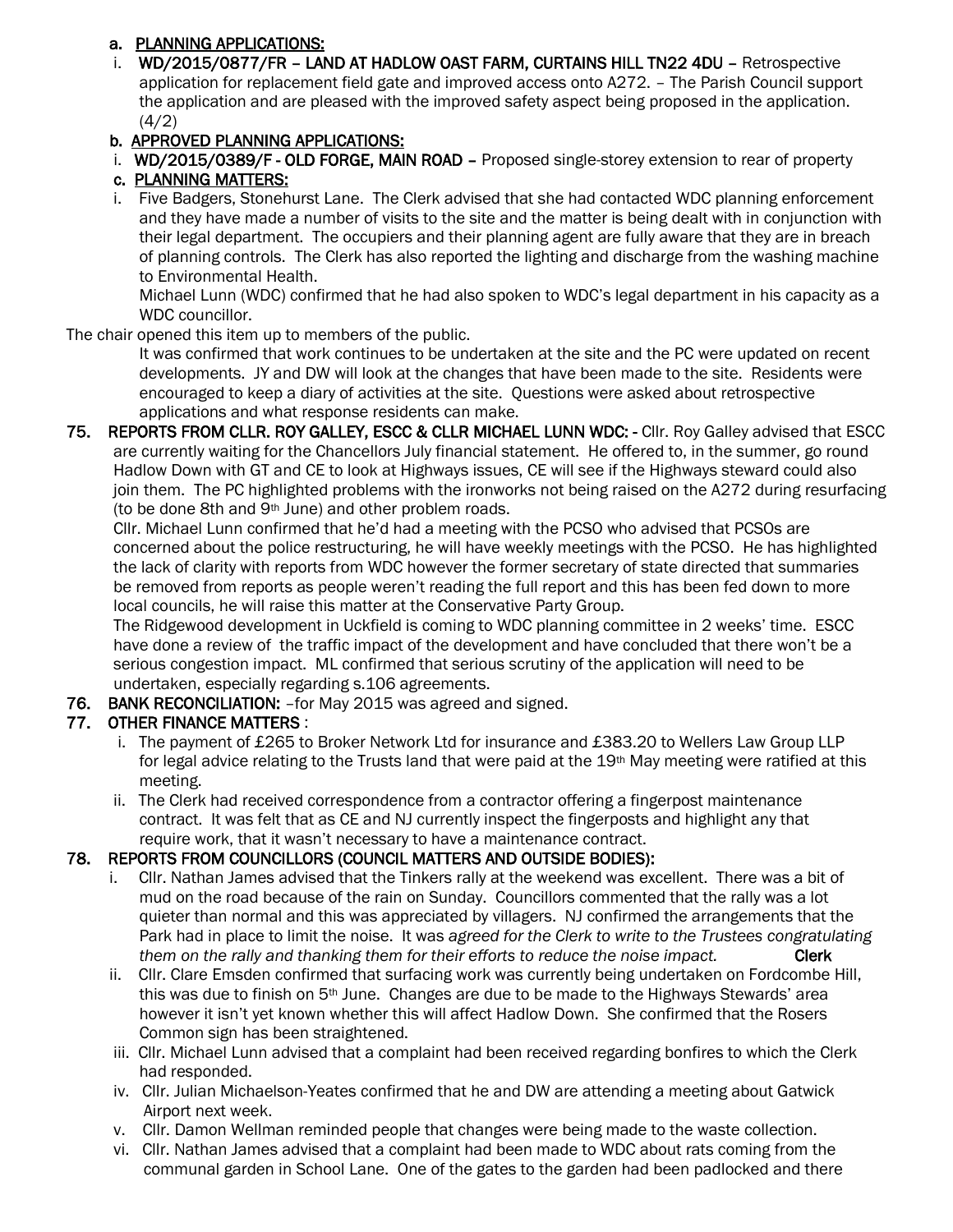were chickens on part of the garden. It was confirmed that WDC Housing department are dealing with the matter.

- 79. GATWICK AIRPORT the PC agreed to become members of High Weald Councils Aviation Action Group (HWCAAG) and as members to approve their policy. The membership fee of  $£150$  was also agreed. The *Clerk will arrange.* **Clerk**
- 80. TELEPHONE BOX a Councillor advised that a few years ago the PC had the opportunity to purchase the telephone box from BT, a Councillor asked whether if the PC bought the box whether it could be moved from its current site. It was agreed for the *Clerk to write to BT asking that when they are considering doing anything with the box that they refer to the PC beforehand.* Clerk **Clerk**
- 81. DAY OF MEETINGS the Chair questioned whether the PC would like to change the day of the PC meetings. The Chair opened this item to the Chair of the Village Hall committee.

 Janet Tourell (JT) confirmed that with the other clubs Tuesday or Friday were the most suitable evenings for the PC to have their meetings. It was agreed to keep the meeting date to a Tuesday.

- 82. VILLAGE FAYRE manning of the stall was agreed. *CE to produce pro-forma competition form and prizes, CE and Clerk to organize prizes.* Clerk/CE
- 83. DEFIBRILLATORS it was suggested that if the PC provide a defibrillator that it be installed in the telephone box, it was confirmed that this would not be possible if the box does not belong to the PC. A discussion was held on where a defibrillator could be located.

The Chair opened this item to the Chair of the Village Hall committee JT advised that the Village Hall committee would probably agree with it being located on the Village Hall. A discussion was held on advertising the location of the defibrillator. The *Clerk will look into the cost, for discussion at the July meeting.* The setting of the setting of the setting of the setting of the setting of the set

- 84. PRESENTATION a card was signed for Ken Ogden which *SR will give to him and she will discuss with him a gift from the Parish Council in recognition of all his work on behalf of the village*. SR
- 85. PLAYING FIELD DRAINAGE WORK the Clerk confirmed that the Playing Field Association have instructed the PC's solicitor to act on their behalf regarding the agreement with Sport England. The Association's governing document only covers selling or leasing the playing field and not charging or mortgaging, the solicitor is discussing this with the Charity Commission. The Clerk has checked and she doesn't have any documents other than the leases relating to use of the land and the property register. The solicitor has confirmed that the land has been used as an open space since 1975 and would therefore be lawful as such. The Clerk will be sent an invoice by the solicitor for a payment of £500 on account which will be paid by the PC as part of the grant being donated to the Playing Field Association.
- 86. ENTRANCE TO PLAYING FIELD the Clerk confirmed that the plan for the Trusts land is the same as appears on previous maps. The PC agreed to the plan, this will be attached to the transfer documents, the *Clerk will advise the solicitor.* Clerk

 The Clerk confirmed that the loan application had been agreed by the Public Works Loan Board. A Councillor raised about the youth shelter that had previously been agreed and could now be raised again.

## 87. CLERK'S MATTERS:

- i. The Clerks hours were agreed and signed
- ii. The Clerk advised that the staging date for her to have a pension is  $1st$  August 2016 and the Pension Regulator recommends that the PC start preparing for this up to a year in advance. If the Clerks salary only takes into account her Hadlow Down PC work she has the right to opt in, however if it covers all of her PCs work she would need to be automatically enrolled. The options are the Local Government Pension Scheme (LGPS) and the National Employment Savings Trust (NEST). The payroll provider has confirmed that he currently manages LGPS deductions and administration for other clients. *JMY agreed to look into.* JMY

## 88. ACCOUNTS FOR PAYMENT: the following payments were agreed and cheques were signed:

- i. Helen Simpson-Wells. Salary £790.06 includes £13.50 mileage, £620 already paid by standing order, therefore cheque raised for £170.06.
- ii. Wealden Citizens Advice Bureau £100 grant.
- iii. Home Start South Downs £100 grant.
- iv. Sound Architect £400 grant.
- v. Sussex Air Ambulance £250 grant.

 A further payment for £155 for Printmonger Media for the annual report was signed and will be ratified at the next meeting.

## 89. CORRESPONDENCE RECEIVED:

 i. Consultation on the Wealden Local Plan Draft Sustainability Appraisal/Strategic Environmental Assessment Scoping Report 2015 – a response was agreed. It was questioned why the nitrogen monitoring at Ashdown Forest was being done next to the road. ML (WDC) confirmed that the